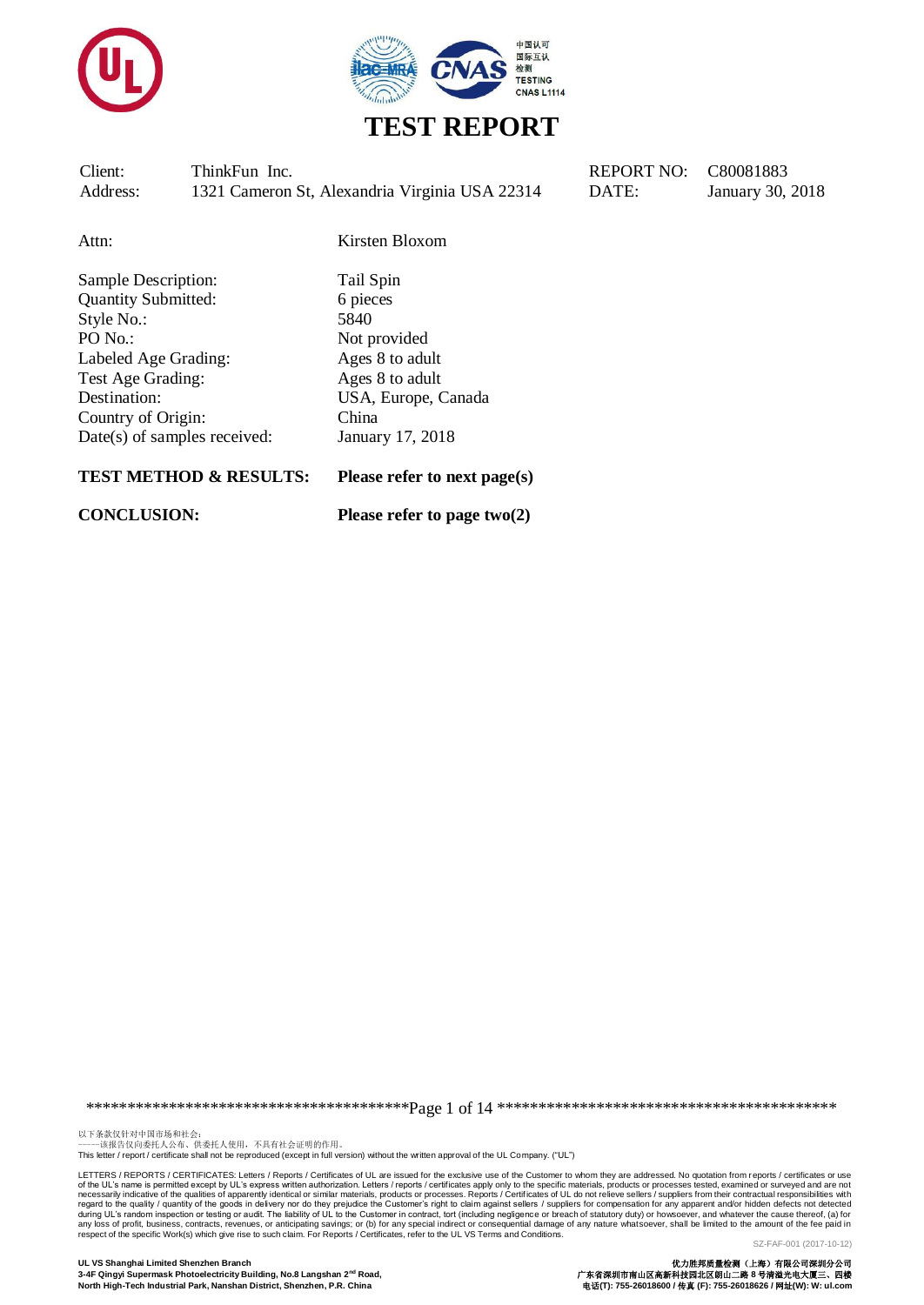



| Client:  | ThinkFun Inc.                                  | REPORT NO: C80081883 |                  |
|----------|------------------------------------------------|----------------------|------------------|
| Address: | 1321 Cameron St, Alexandria Virginia USA 22314 | DATE:                | January 30, 2018 |

#### **CONCLUSION:**

| ASTM F963-16 Physical & Mechanical Requirements                                | <b>PASS</b>                 |
|--------------------------------------------------------------------------------|-----------------------------|
| 16 CFR 1500 Physical & Mechanical Requirements                                 | <b>PASS</b>                 |
| Canada Toys Regulations SOR/2011-17 And Regulations Amending Toys Regulations  | <b>PASS</b>                 |
| SOR/2016-195 &SOR/2016-302 Physical And Mechanical Requirements                |                             |
| EN 71-1:2014 Mechanical & Physical Properties                                  | <b>PASS</b>                 |
| <b>ASTM F963-16 Flammability Requirements</b>                                  | <b>PASS</b>                 |
| 16 CFR 1500.3 (c) (6) (vi) / 16 CFR 1500.44 Flammability Requirements          | <b>PASS</b>                 |
| Canada Toys Regulations SOR/2011-17 And Regulations Amending Toys Regulations  | <b>PASS</b>                 |
| SOR/2016-195 &SOR/2016-302 Flammability Requirements (Cellulose Nitrate And    |                             |
| Celluloid)                                                                     |                             |
| EN 71-2:2011+A1:2014 Flammability                                              | <b>PASS</b>                 |
| Flammability Requirements For Textile Fibres: SOR/2016-194                     | NOT APPLICABLE <sup>#</sup> |
| ASTM F963-16 Clause 4.3.5.1 (2) Elements Migration in surface coating          | NOT APPLICABLE <sup>#</sup> |
| ASTM F963-16 Clause 4.3.5.2 (2) (b) Elements Migration in substrate            | NOT APPLICABLE <sup>#</sup> |
| ASTM F963-16 Clause 4.3.5.2 (2) (c) Soluble Cadmium in metallic Small Part     | NOT APPLICABLE <sup>#</sup> |
| 16 CFR 1303 Total Lead Content Requirements                                    | NOT APPLICABLE <sup>#</sup> |
| ASTM F963-16 Clause 4.3.5.1 (1) Total Lead in Surface Coating                  | NOT APPLICABLE <sup>#</sup> |
| ASTM F963-16 Clause 4.3.5.2 (2) (a) Total Lead in Substrate                    | <b>PASS</b>                 |
| Canada Toys Regulations SOR/2011-17 and Regulations Amending Toys Regulations  | NOT APPLICABLE <sup>#</sup> |
| SOR/2016-195 &SOR/2016-302 Heavy Metal Content Requirements                    |                             |
| Consumer Product Safety Improvement Act of 2008 Total Lead Content Requirement | NOT APPLICABLE <sup>#</sup> |
| [Paint or Surface Coating]                                                     |                             |
| Consumer Product Safety Improvement Act of 2008 Total Lead Content Requirement | <b>PASS</b>                 |
| [Substrate Materials]                                                          |                             |
| Canada Consumer Products Containing Lead (Contact mouth) regulation            | NOT APPLICABLE <sup>#</sup> |
| Total Cadmium Content and European Reach Regulation Annex XVII                 | <b>PASS</b>                 |
| Client's Requirement with reference to Consumer Product Safety Improvement Act | NOT APPLICABLE <sup>#</sup> |
| of 2008 Total Phthalate Requirement                                            |                             |
| Total Phthalate and European Reach Regulation Annex XVII                       | <b>PASS</b>                 |
| Phthalates Content With Reference To California Proposition 65 Requirement     | <b>PASS</b>                 |
| Canada Phthalates regulations SOR 2016-188                                     | NOT APPLICABLE <sup>#</sup> |
| NERC (Formerly Organization: CSG) Model Legislation - Toxics in Packaging      | <b>PASS</b>                 |
| Clearinghouse (TPCH), as revised December 1998 & October 2004                  |                             |
| 94/62/EC Heavy Metals Requirements on Packaging and Packaging Waste            | <b>PASS</b>                 |
|                                                                                |                             |

#: There is no component on the submitted test samples under the testing scopes.

\*\*\*\*\*\*\*\*\*\*\*\*\*\*\*\*\*\*\*\*\*\*\*\*\*\*\*\*\*\*\*\*\*\*\*\*\*\*\*Page 2 of 14 \*\*\*\*\*\*\*\*\*\*\*\*\*\*\*\*\*\*\*\*\*\*\*\*\*\*\*\*\*\*\*\*\*\*\*\*\*\*\*\*\*

以下条款仅针对中国市场和社会:<br>-----该报告仅向委托人公布、供委托人使用,不具有社会证明的作用。

This letter / report / certificate shall not be reproduced (except in full version) without the written approval of the UL Company. ("UL")

LETTERS / REPORTS / CERTIFICATES: Letters / Reports / Certificates of UL are issued for the exclusive use of the Customer to whom they are addressed. No quotation from reports / certificates or use of the UL's name is permitted except by UL's express written authorization. Letters / reports / certificates apply only to the specific materials, products or processes tested, examined or surveyed and are not or their con

**North High-Tech Industrial Park, Nanshan District, Shenzhen, P.R. China** 电话**(T): 755-26018600 /** 传真 **(F): 755-26018626 /** 网址**(W): W: ul.com**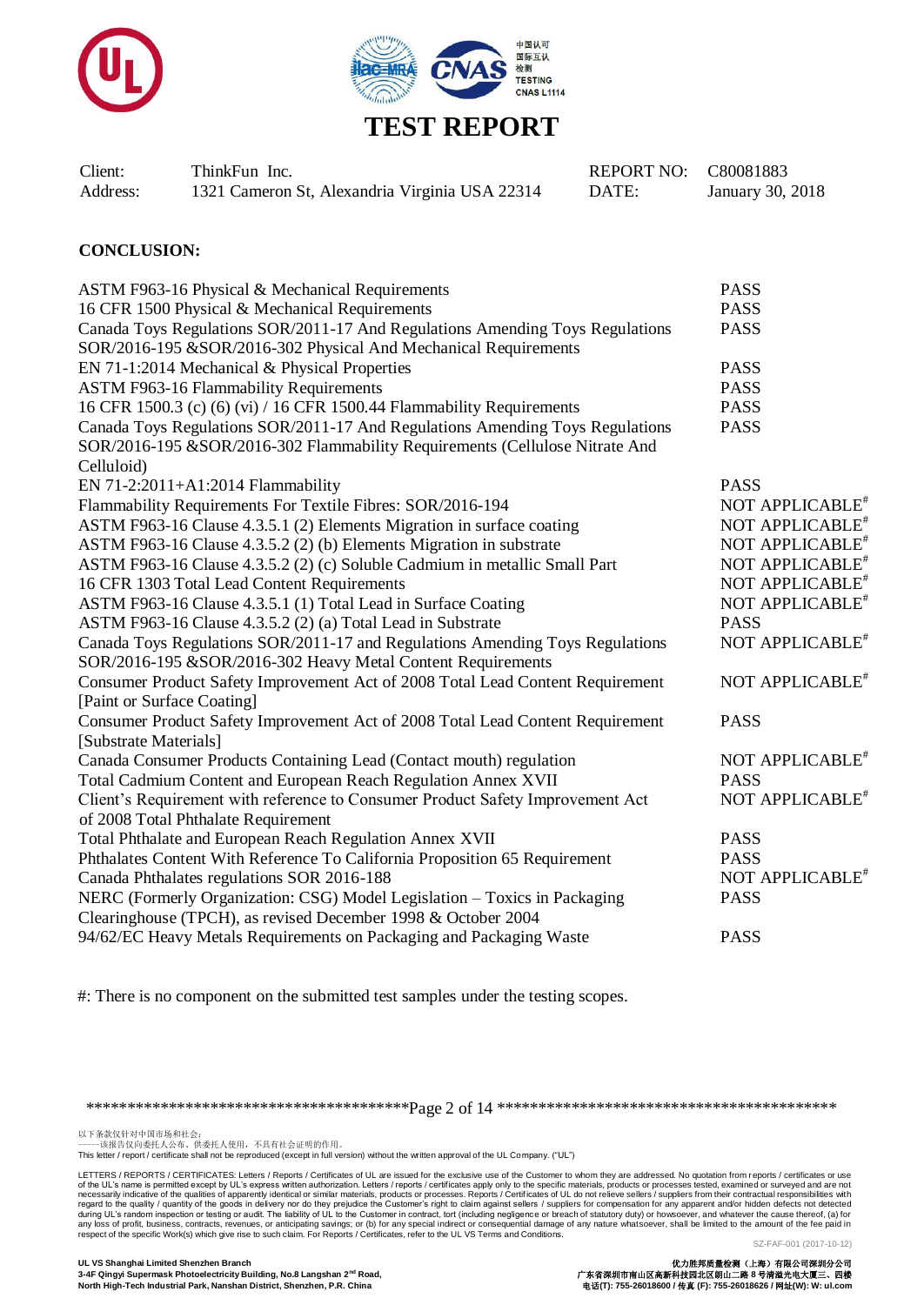



*For and on behalf of*: UL VS Shanghai Limited Shenzhen Branch

Javil XI

David Mo Assistant Manager- Toys Department

Lular Tang

Lulu Yang Senior Technical Officer Chemical Department

**Important Notes**: The results only relate to the samples tested.

#### **The below tests are except from the ILAC-MRA/CNAS accreditation scope:**

- 1. NERC (Formerly Organization: CSG) Model Legislation Toxics in Packaging Clearinghouse (TPCH), as revised December 1998 & October 2004
- 2. 94/62/EC Heavy Metals Requirements on Packaging and Packaging Waste
- 3. Phthalates Content With Reference To California Proposition 65 Requirement
- 4. Canada Toys Regulations SOR/2011-17 And Regulations Amending Toys Regulations SOR/2016-195 &SOR/2016-302 Physical And Mechanical Requirements
- 5.Canada Toys Regulations SOR/2011-17 And Regulations Amending Toys Regulations SOR/2016-195 &SOR/2016-302 Flammability Requirements (Cellulose Nitrate And Celluloid)
- 6.Canada Toys Regulations SOR/2011-17 and Regulations Amending Toys Regulations SOR/2016-195 &SOR/2016-302 Heavy Metal Content Requirements
- 7. Client's Requirement with reference to Consumer Product Safety Improvement Act of 2008 Total Phthalate Requirement

\*\*\*\*\*\*\*\*\*\*\*\*\*\*\*\*\*\*\*\*\*\*\*\*\*\*\*\*\*\*\*\*\*\*\*\*\*\*\*Page 3 of 14 \*\*\*\*\*\*\*\*\*\*\*\*\*\*\*\*\*\*\*\*\*\*\*\*\*\*\*\*\*\*\*\*\*\*\*\*\*\*\*\*\*

以下条款仅针对中国市场和社会:<br>-----该报告仅向委托人公布、供委托人使用,不具有社会证明的作用。

This letter / report / certificate shall not be reproduced (except in full version) without the written approval of the UL Company. ("UL")

LETTERS / REPORTS / CERTIFICATES: Letters / Reports / Certificates of UL are issued for the exclusive use of the Customer to whom they are addressed. No quotation from reports / certificates or use of the UL's name is permitted except by UL's express written authorization. Letters / reports / certificates apply only to the specific materials, products or processes tested, examined or surveyed and are not necessarily indicative of the qualities of apparently identical or similar materials, products or processes. Reports / Certificates of UL do not relieve sellers / suppliers from their contractual responsibilities with resp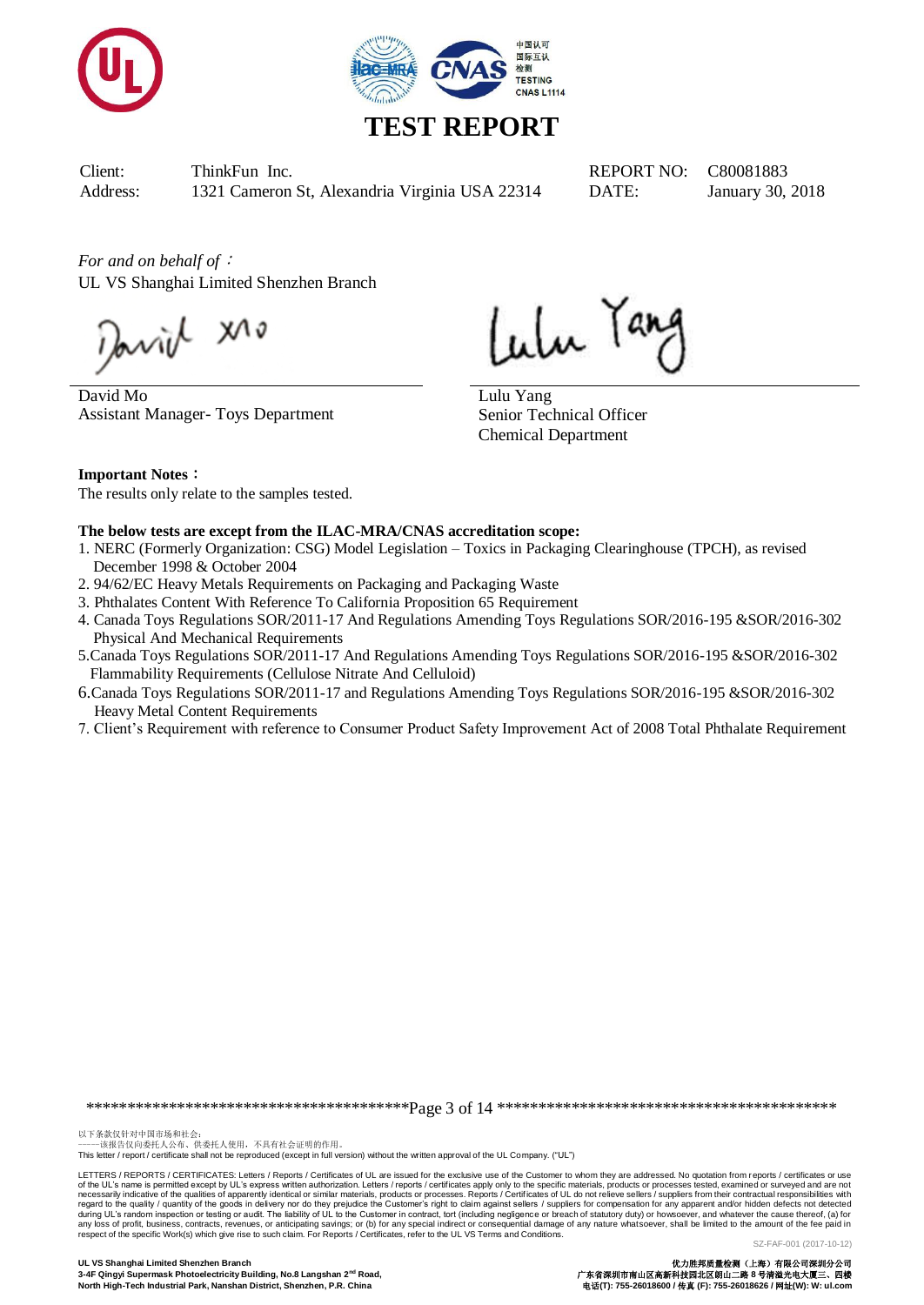



#### **TEST RESULTS**

#### **1. MECHANICAL AND PHYSICAL TEST**

#### **1.1 AS PER ASTM STANDARD CONSUMER SAFETY SPECFICATION FOR TOYS SAFETY F963-16**

**The following clauses are identified to be applicable: Age grading for testing : Ages 8 to adult Samples Quantity : 1 style x 1 piece**

| <b>Clause</b> | <b>Test Items</b>                   | Assessment        |
|---------------|-------------------------------------|-------------------|
| 4.1           | Material(visual check on cleanness) |                   |
| 4.7           | Accessible Edges                    | $\mathbf{p}^{\#}$ |
| 4.9           | <b>Accessible Points</b>            | $\mathbf{p}^{\#}$ |
| 4.11          | Nails and Fasteners                 | P                 |
| .5            | <b>Safety Labeling Requirements</b> | P                 |
| 6             | <b>Instructional Literature</b>     |                   |
| 7             | Producer's Markings                 |                   |
|               |                                     |                   |

Remark: P=Pass

#: Section 4.7 Accessible Edges and Section 4.9 Accessible Points are only applicable for toys children under 96 months, and the assessment was for reference only.

\*\*\*\*\*\*\*\*\*\*\*\*\*\*\*\*\*\*\*\*\*\*\*\*\*\*\*\*\*\*\*\*\*\*\*\*\*\*\*Page 4 of 14 \*\*\*\*\*\*\*\*\*\*\*\*\*\*\*\*\*\*\*\*\*\*\*\*\*\*\*\*\*\*\*\*\*\*\*\*\*\*\*\*\*

以下条款仅针对中国市场和社会:<br>-----该报告仅向委托人公布、供委托人使用,不具有社会证明的作用。

This letter / report / certificate shall not be reproduced (except in full version) without the written approval of the UL Company. ("UL")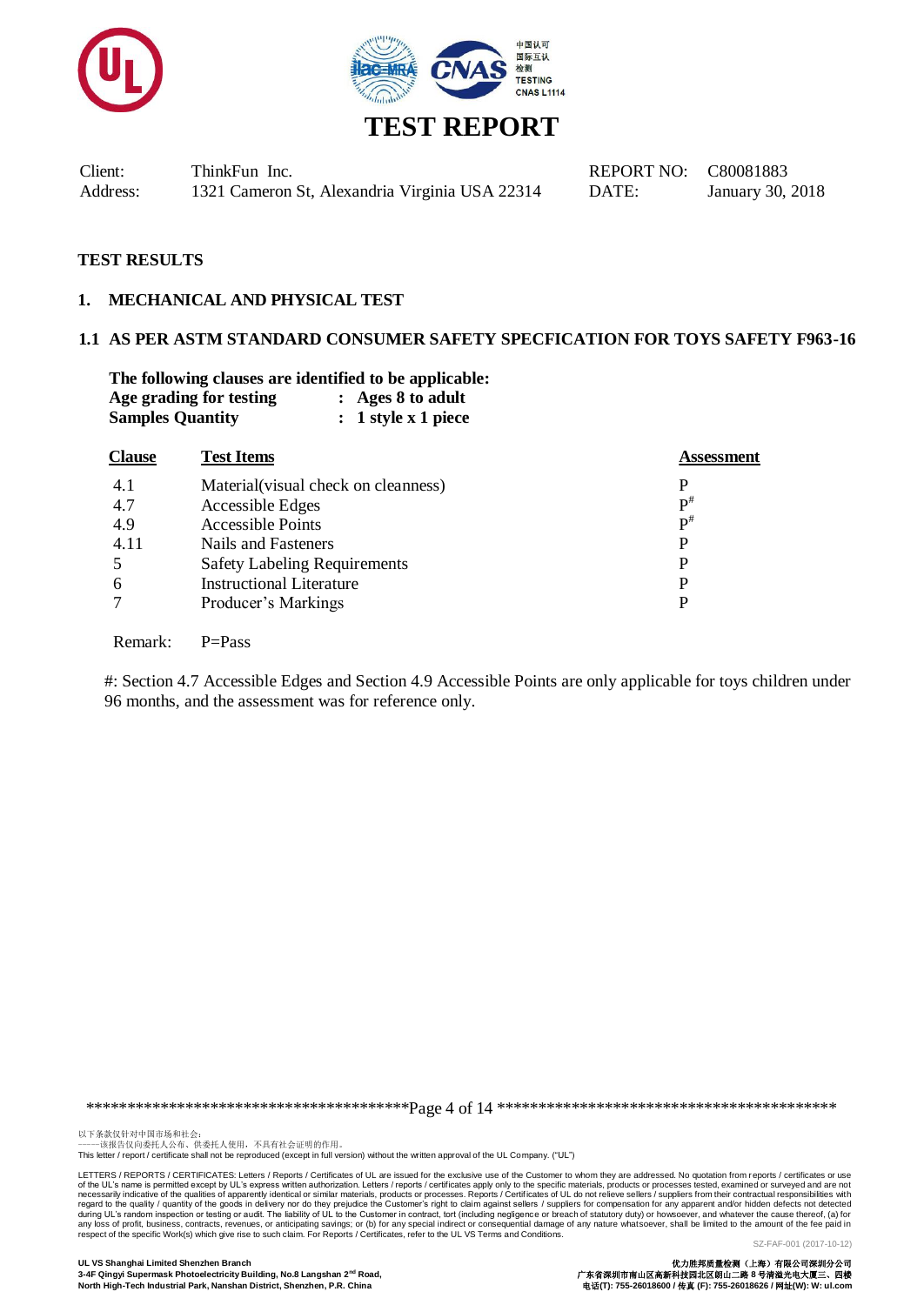



#### **TEST RESULTS**

#### **1.2 AS PER 16 CFR 1500.50, THE HAZARDS OF SHARP POINTS, SHARP EDGE AND SMALL PARTS ARE ASSESSED BOTH BEFORE AND AFTER APPLICABLE USE AND ABUSE TESTS:**

**The following clauses are identified to be applicable: Age grading for testing: Ages 8 to adult Samples Quantity: 1 style x 1 piece**

| <b>TEST ITEMS</b> | <b>SHARP POINT</b> | <b>SHARP EDGE</b> |
|-------------------|--------------------|-------------------|
|                   | (1500.48)          | (1500.49)         |
| As received       | $\mathbf{D}^{\#}$  | $\mathbf{p}^{\#}$ |

Remark:  $P = Pass$ 

#: The Mechanical and Physical Tests Requirements of U.S. Consumer Products Safety Commission for Toys and Articles intended for use by the children Specified in U.S. Code of Federal Regulations Title 16, Part 1500.48 and 1500.49 are only for children under 8 years of age. Only As Received Sharp Point and Sharp Edge were assessed, and the assessment was for reference only.

\*\*\*\*\*\*\*\*\*\*\*\*\*\*\*\*\*\*\*\*\*\*\*\*\*\*\*\*\*\*\*\*\*\*\*\*\*\*\*Page 5 of 14 \*\*\*\*\*\*\*\*\*\*\*\*\*\*\*\*\*\*\*\*\*\*\*\*\*\*\*\*\*\*\*\*\*\*\*\*\*\*\*\*\*

以下条款仅针对中国市场和社会:<br>-----该报告仅向委托人公布、供委托人使用,不具有社会证明的作用。 This letter / report / certificate shall not be reproduced (except in full version) without the written approval of the UL Company. ("UL")

LETTERS / REPORTS / CERTIFICATES: Letters / Reports / Certificates of UL are issued for the exclusive use of the Customer to whom they are addressed. No quotation from reports / certificates or use of the UL's name is permitted except by UL's express written authorization. Letters / reports / certificates apply only to the specific materials, products or processes tested, examined or surveyed and are not or their con

SZ-FAF-001 (2017-10-12)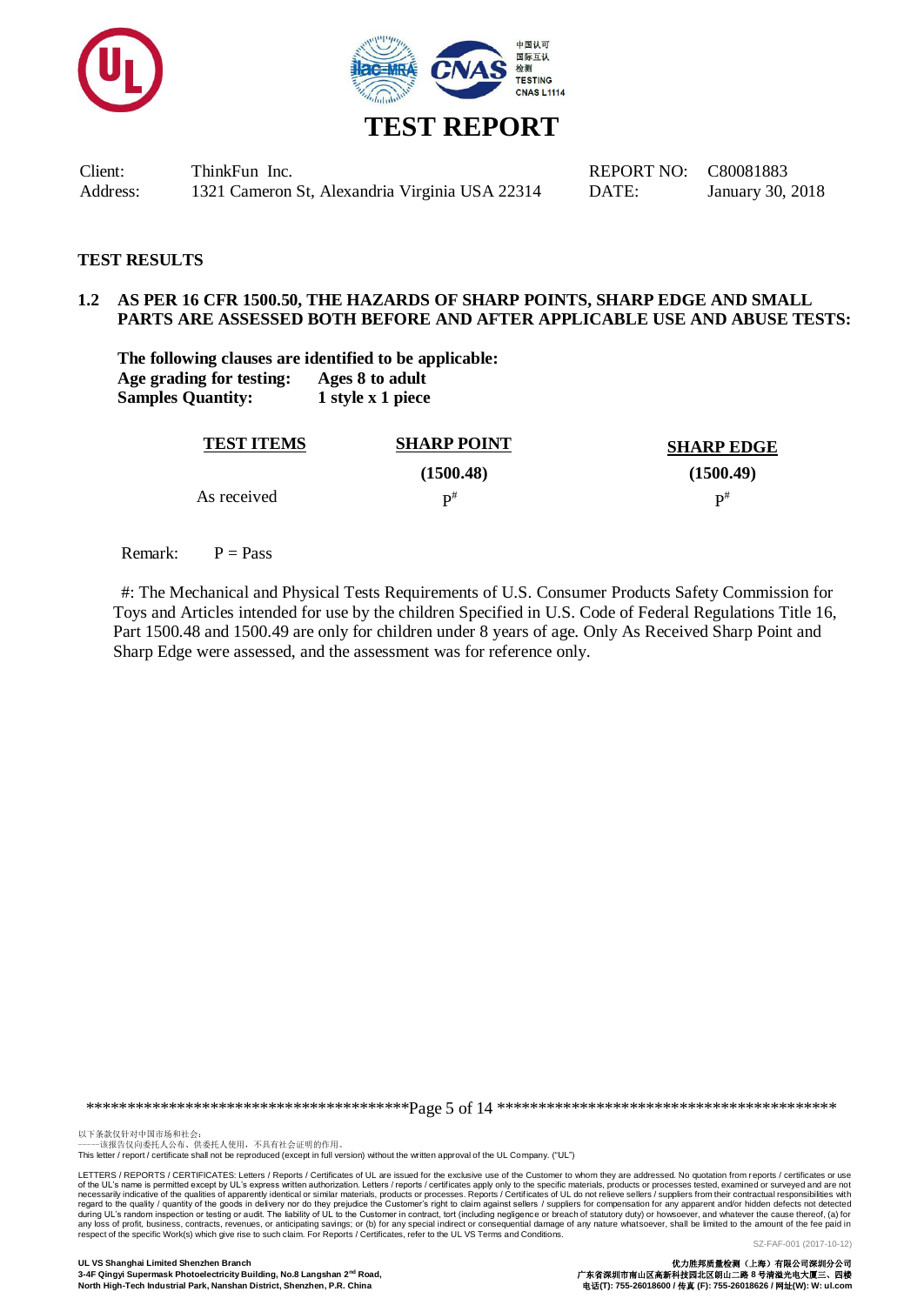



# **TEST REPORT**

Client: ThinkFun Inc. REPORT NO: C80081883 Address: 1321 Cameron St, Alexandria Virginia USA 22314 DATE: January 30, 2018

#### **TEST RESULTS**

#### **1.3 AS PER CANADA TOYS REGULATIONS SOR/2011-17 AND REGULATIONS AMENDING TOYS REGULATION SOR/2016-195 &SOR/2016-302**

**The following clauses are identified to be applicable: Age grading for testing : Ages 8 to adult Samples Quantity : 1 style x 1 piece**

| (A) | <b>Test Items</b>            | <b>Assessment</b> |
|-----|------------------------------|-------------------|
| 8   | <b>Exposed Metal Edges</b>   | P                 |
|     | Ends                         |                   |
| 10  | <b>Exposed Plastic Parts</b> | p                 |
| 13  | Fasteners                    |                   |
|     |                              |                   |

Remark:  $P = Pass$ 

\*\*\*\*\*\*\*\*\*\*\*\*\*\*\*\*\*\*\*\*\*\*\*\*\*\*\*\*\*\*\*\*\*\*\*\*\*\*\*Page 6 of 14 \*\*\*\*\*\*\*\*\*\*\*\*\*\*\*\*\*\*\*\*\*\*\*\*\*\*\*\*\*\*\*\*\*\*\*\*\*\*\*\*\*

以下条款仅针对中国市场和社会:<br>-----该报告仅向委托人公布、供委托人使用,不具有社会证明的作用。

This letter / report / certificate shall not be reproduced (except in full version) without the written approval of the UL Company. ("UL")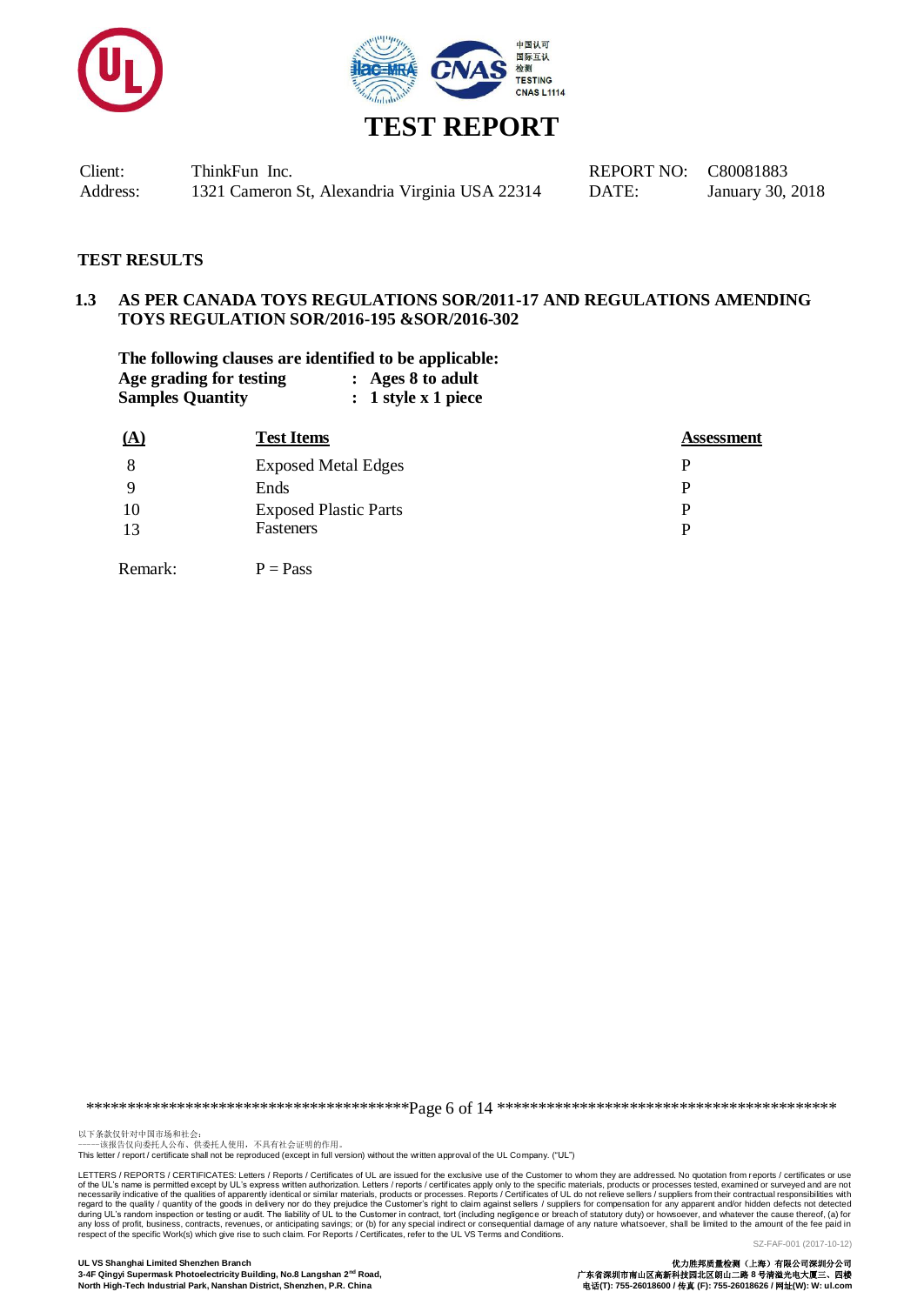



| Client:  | ThinkFun Inc.                                  | REPORT NO: C80081883 |                  |
|----------|------------------------------------------------|----------------------|------------------|
| Address: | 1321 Cameron St, Alexandria Virginia USA 22314 | DATE:                | January 30, 2018 |

#### **TEST RESULTS**

# **1.4 AS PER EUROPEAN STANDARDS ON SAFETY OF TOYS EN 71-1:2014 Applicant Specified Age Grading for testing: Ages 8 to adult Sample size:** 1 style x 1 piece

| Clause | Test Items                | Assessment |
|--------|---------------------------|------------|
| 4.1    | Material cleanliness      | D          |
| 4.7    | Edges                     | P          |
| 4.8    | Points and metallic wires | D          |

Remarks: P=Pass

Warnings and safety instructions shall be written in the languages easily understood by consumers of the country in which the toy is to be sold. Only English version was reviewed.

\*\*\*\*\*\*\*\*\*\*\*\*\*\*\*\*\*\*\*\*\*\*\*\*\*\*\*\*\*\*\*\*\*\*\*\*\*\*\*Page 7 of 14 \*\*\*\*\*\*\*\*\*\*\*\*\*\*\*\*\*\*\*\*\*\*\*\*\*\*\*\*\*\*\*\*\*\*\*\*\*\*\*\*\*

以下条款仅针对中国市场和社会:<br>-----该报告仅向委托人公布、供委托人使用,不具有社会证明的作用。

This letter / report / certificate shall not be reproduced (except in full version) without the written approval of the UL Company. ("UL")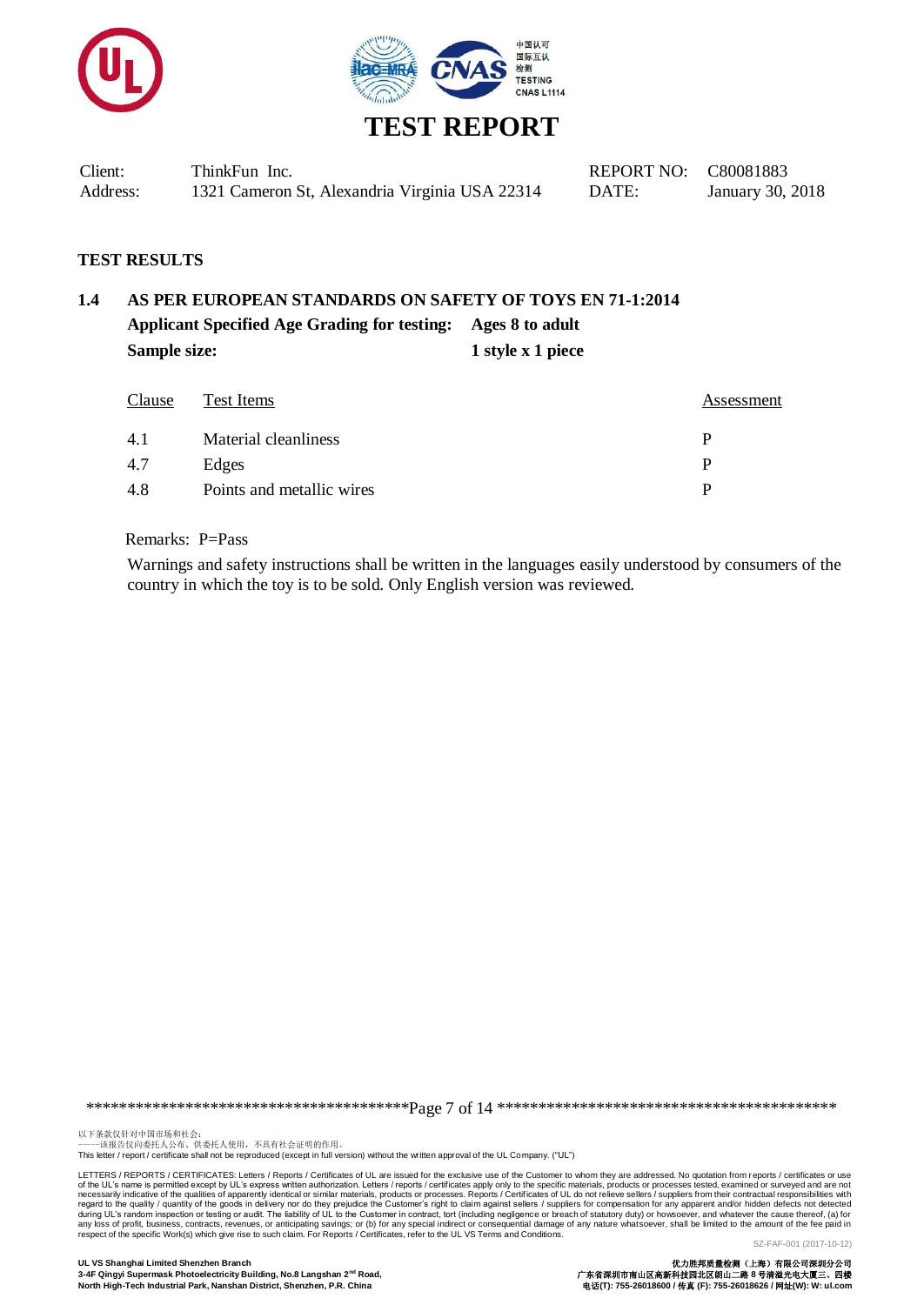



## **TEST RESULTS**

#### **2. FLAMMABILITY TEST**

**2.1 AS PER ASTM STANDARD ON SAFETY OF TOYS F963-16 ANNEX A5:** Samples Quantity: 1 style x 1 piece Requirement: Burning rate should not exceed 0.1 inch per second along the major axis.

Results: The sample was tested to be ignited but extinguished.

**2.2 AS PER U.S. CODE OF FEDERAL REGULATIONS TITLE 16 PART 1500.44 FOR RIGID AND PLIABLE SOLIDS defined under 16 CFR 1500.3 section (c) (6) (vi):** Samples Quantity: 1 style x 1 piece Requirement: Burning rate should not exceed 0.1 inch per second along the major axis.

Results: The sample was tested to be ignited but extinguished.

### **2.3 AS PER CANADA TOYS REGULATIONS SOR/2011-17 AND REGULATIONS AMENDING TOYS REGULATIONS SOR/2016-195 &SOR/2016-302 SECTION 21 (CELLULOSE NITRATE AND CELLULOID)**

- Requirement: Celluloid (cellulose nitrate) and materials with the same behaviour in fire (except when used in varnish or paint) shall not be used in the manufacture of toys.
- Results: The submitted sample(s) complied with this requirement.

#### **2.4 AS PER EUROPEAN STANDARD ON SAFETY OF TOYS EN 71-2:2011+ A1:2014 SECTION 4.1 GENERAL REQUIREMENT (CELLULOSE NITRATE):**

Requirement: Celluloid (cellulose nitrate), except when used in varnish, paint or glue, or in balls of the type used for table tennis or similar games, and materials with the same behaviour in fire as celluloid, shall not be used in the manufacture of toys.

Results: The submitted sample(s) complied with this requirement.

Date(s) of test(s) conducted: January 22, 2018 to January 25, 2018

\*\*\*\*\*\*\*\*\*\*\*\*\*\*\*\*\*\*\*\*\*\*\*\*\*\*\*\*\*\*\*\*\*\*\*\*\*\*\*Page 8 of 14 \*\*\*\*\*\*\*\*\*\*\*\*\*\*\*\*\*\*\*\*\*\*\*\*\*\*\*\*\*\*\*\*\*\*\*\*\*\*\*\*\*

LETTERS / REPORTS / CERTIFICATES: Letters / Reports / Certificates of UL are issued for the exclusive use of the Customer to whom they are addressed. No quotation from reports / certificates or use of the UL's name is permitted except by UL's express written authorization. Letters / reports / certificates apply only to the specific materials, products or processes tested, examined or surveyed and are not necessarily indicative of the qualities of apparently identical or similar materials, products or processes. Reports / Certificates of UL do not relieve sellers / suppliers from their contractual responsibilities with resp

以下条款仅针对中国市场和社会:<br>-----该报告仅向委托人公布、供委托人使用,不具有社会证明的作用。

This letter / report / certificate shall not be reproduced (except in full version) without the written approval of the UL Company. ("UL")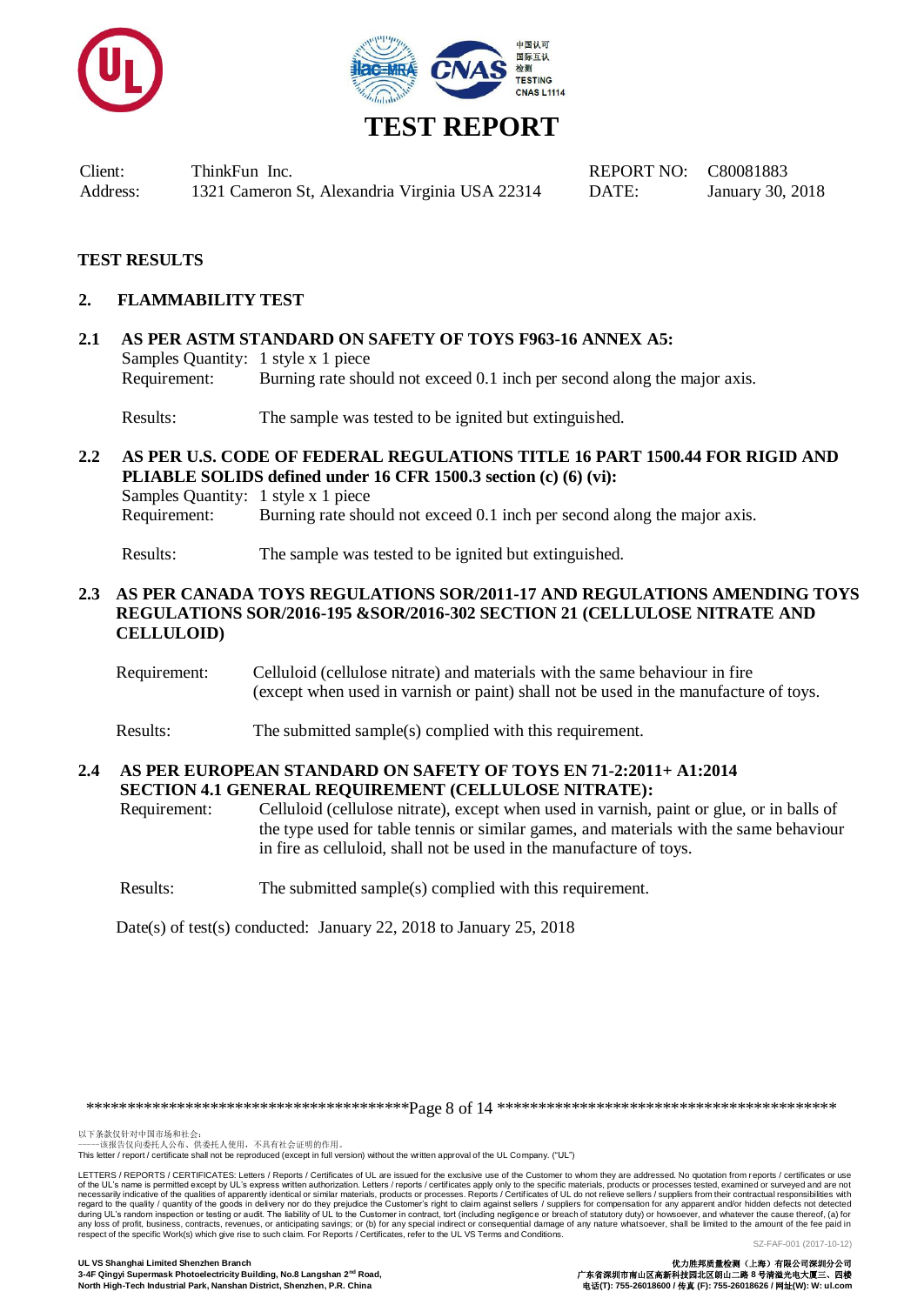



#### **TEST RESULTS**

#### **3. CHEMICAL TESTS:**

Key to sample(s):

| Sample 1 | $=$ Silvery metal (screw)                                                    |
|----------|------------------------------------------------------------------------------|
| Sample 2 | $=$ Multicolor coatings (sell card)                                          |
| Sample 3 | $=$ White surfaced grey paper card excluding multicolor coatings (sell card) |
| Sample 4 | $=$ Transparent plastic (blister)                                            |
| Sample 5 | $=$ Transparent plastic (tray inside blister)                                |
| Sample 6 | $=$ Transparent blue plastic (body)                                          |
| Sample 7 | $=$ White plastic (body)                                                     |

#### **3.1 TOTAL LEAD CONTENT TEST: SUBSTRATE**

Requirement: The submitted samples must meet the Total Lead Limit of 100ppm as per Consumer Product Safety Improvement Act of 2008

Test method: CPSC-CH-E1001-8.3 Standard operating procedure for determining total Lead (Pb) in metal children's product (including children's metal jewelry); CPSC-CH-E1002-8.3 Standard operating procedure for determining total Lead (Pb) in non-metal children's products.

Results:

Sample 1 Sample 6/7 Total Lead  $\leq 10.0$   $\leq 10.0$ 

> All concentrations expressed in milligrams per kilogram "<" means "less than"

\*\*\*\*\*\*\*\*\*\*\*\*\*\*\*\*\*\*\*\*\*\*\*\*\*\*\*\*\*\*\*\*\*\*\*\*\*\*\*Page 9 of 14 \*\*\*\*\*\*\*\*\*\*\*\*\*\*\*\*\*\*\*\*\*\*\*\*\*\*\*\*\*\*\*\*\*\*\*\*\*\*\*\*\*

以下条款仅针对中国市场和社会:<br>-----该报告仅向委托人公布、供委托人使用,不具有社会证明的作用。

This letter / report / certificate shall not be reproduced (except in full version) without the written approval of the UL Company. ("UL")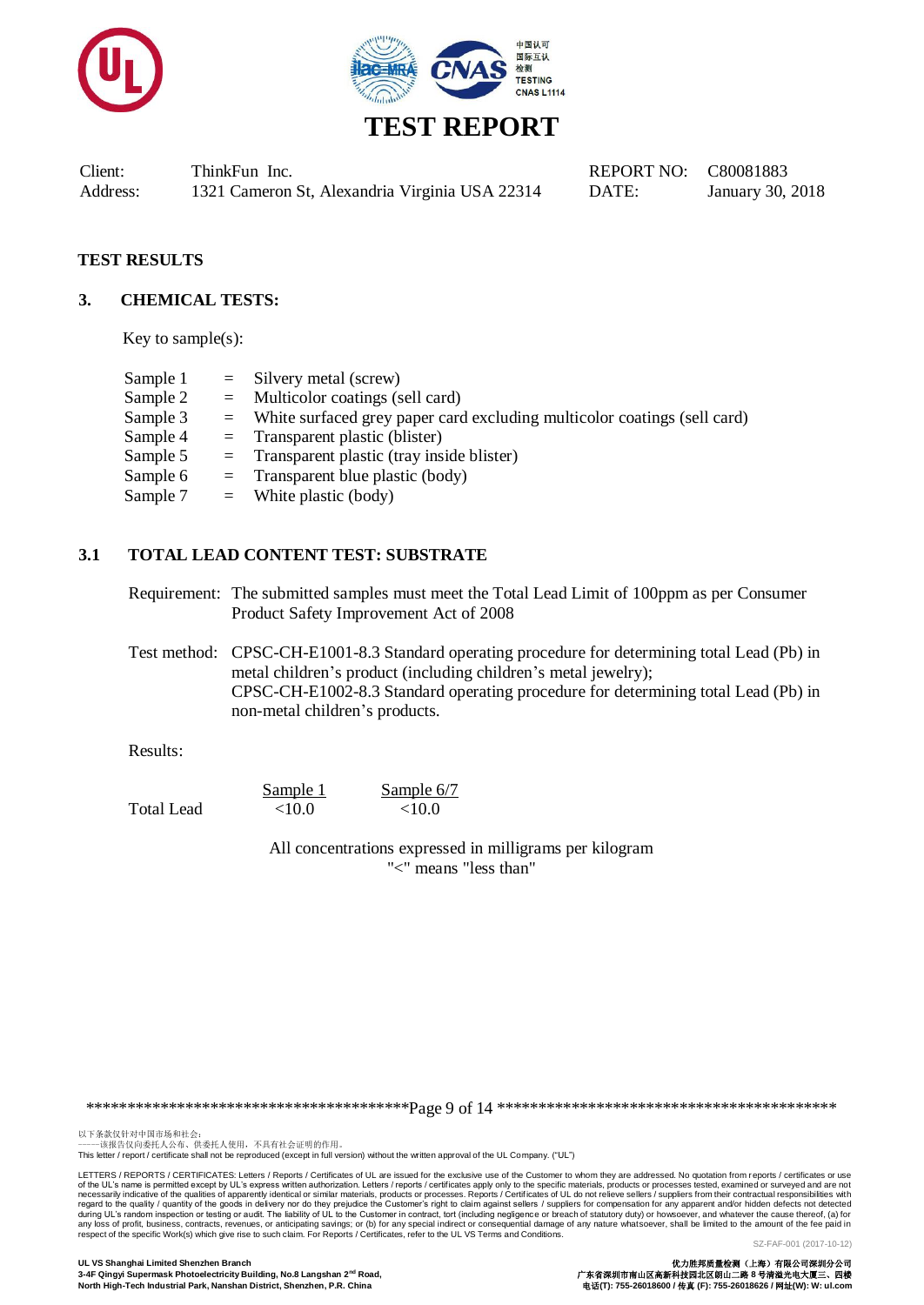



#### **TEST RESULTS**

#### **3.2 TOTAL LEAD CONTENT TEST: SUBSTRATE**

Requirement: As per ASTM F963-16 Clause 4.3.5.2 (2) (a) requirement, lead content in the materials under test shall not exceed of 100ppm.

Test method: CPSC-CH-E1001-8.3 Standard operating procedure for determining total Lead (Pb) in metal; CPSC-CH-E1002-8.3 Standard operating procedure for determining total Lead (Pb) in non-metal

Results:

Total Lead  $\leq 10.0$   $\leq 10.0$ 

Sample 1 Sample 6/7

All concentrations expressed in milligrams per kilogram "<" means "less than"

#### **3.3 TOTAL CADMIUM CONTENT AND EUROPEAN REACH REGULATION ANNEX XVI**I**: WET-ASHING DIGESTION AND DETECTED WITH AAS/ICP& EN1122:2001 (METHOD B) MICROWAVE DIGESTION AND DETECTED WITH AAS/ICP**

Results:

| <b>Total Cadmium</b> |
|----------------------|
| < 100                |
| < 5.0                |
| < 5.0                |
| < 5.0                |
| < 5.0                |
|                      |

All concentrations expressed in milligrams per kilogram "<" means "less than"

\*\*\*\*\*\*\*\*\*\*\*\*\*\*\*\*\*\*\*\*\*\*\*\*\*\*\*\*\*\*\*\*\*\*\*\*\*\*\*Page 10 of 14 \*\*\*\*\*\*\*\*\*\*\*\*\*\*\*\*\*\*\*\*\*\*\*\*\*\*\*\*\*\*\*\*\*\*\*\*\*\*\*\*\*

以下条款仅针对中国市场和社会:<br>-----该报告仅向委托人公布、供委托人使用,不具有社会证明的作用。

This letter / report / certificate shall not be reproduced (except in full version) without the written approval of the UL Company. ("UL")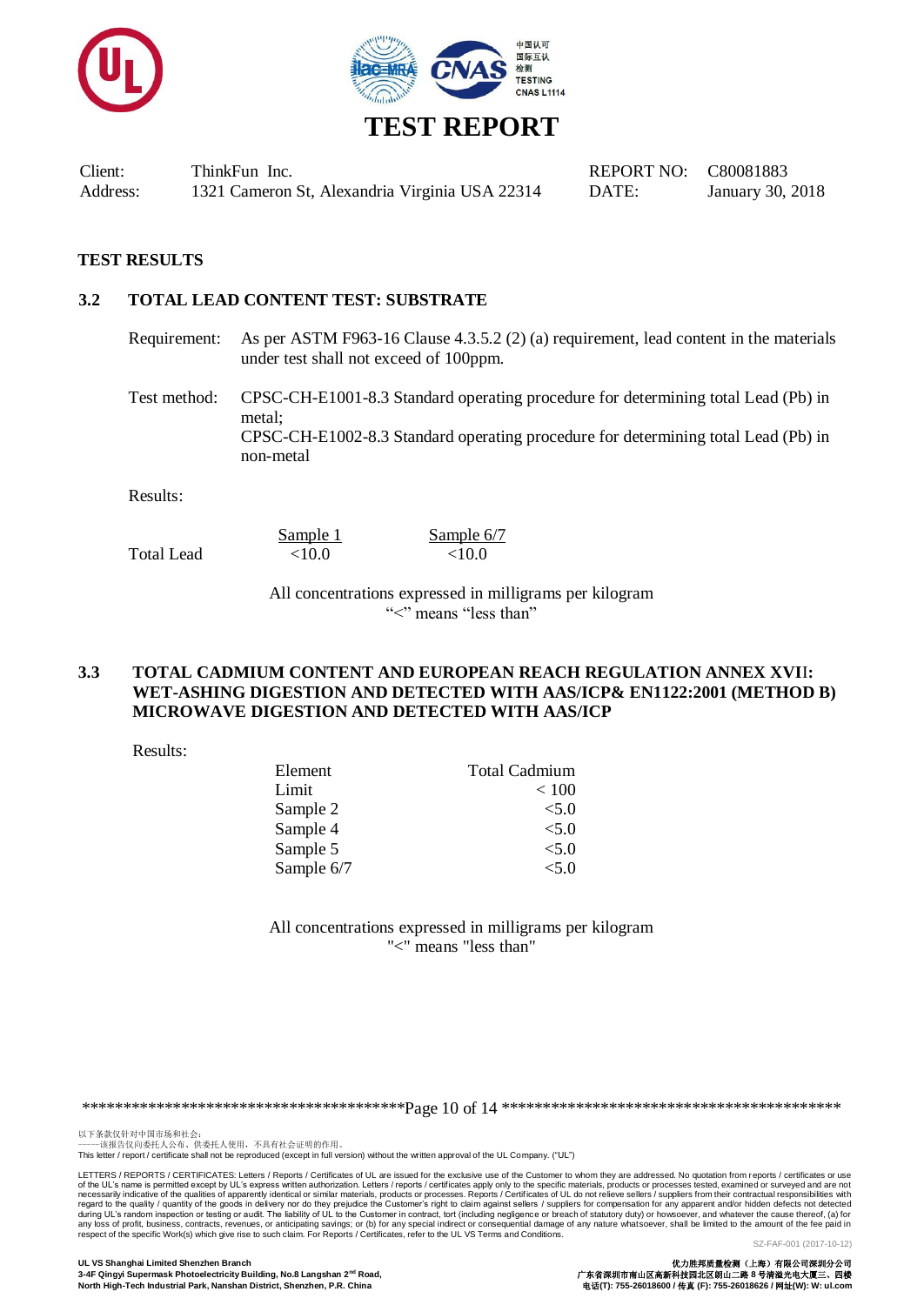



| Client:  | ThinkFun Inc.                                  | REPORT NO: C80081883 |             |
|----------|------------------------------------------------|----------------------|-------------|
| Address: | 1321 Cameron St, Alexandria Virginia USA 22314 | DATE:                | January 30, |

#### **TEST RESULTS**

#### **3.4 TOTAL PHTHALATE TEST AND EUROPEAN REACH REGULATION ANNEX XVI**I

Test Method : EN 14372: 2004

Requirement : DEHP, DBP  $\&$  BBP content shall not be more than 0.1% by weight in toys and children article.

> DINP, DIDP & DNOP content shall not be more than 0.1% by weight in toys and children article that can be placed in the mouth by children.

Results :

| Sample ID  |     |            | Plasticiser Values $(w/w)$ |             |             |      |
|------------|-----|------------|----------------------------|-------------|-------------|------|
|            | DBP | <b>BBP</b> | <b>DEHP</b>                | <b>DNOP</b> | <b>DINP</b> | DIDP |
| Sample 6/7 | ND  | ND         | ND                         | ND          | ND          | ND   |

Remarks: 1) Detection Limit for each phthalate  $= 0.005\%$ 2) ND= not detected

| Key | <b>DBP</b> | $=$ Di-butyl phthalate       | <b>DEHP</b> | $= Di (2-Ethylhexyl)$ phthalate |
|-----|------------|------------------------------|-------------|---------------------------------|
|     | <b>BBP</b> | $=$ Benzyl butyl phthalate   | <b>DINP</b> | $= Di$ -"isonomy" phthalate     |
|     | DIDP       | $= Di$ -"isodecyl" phthalate | <b>DNOP</b> | $= Di$ -n-octal phthalate       |

\*\*\*\*\*\*\*\*\*\*\*\*\*\*\*\*\*\*\*\*\*\*\*\*\*\*\*\*\*\*\*\*\*\*\*\*\*\*\*Page 11 of 14 \*\*\*\*\*\*\*\*\*\*\*\*\*\*\*\*\*\*\*\*\*\*\*\*\*\*\*\*\*\*\*\*\*\*\*\*\*\*\*\*\*

以下条款仅针对中国市场和社会:<br>-----该报告仅向委托人公布、供委托人使用,不具有社会证明的作用。

This letter / report / certificate shall not be reproduced (except in full version) without the written approval of the UL Company. ("UL")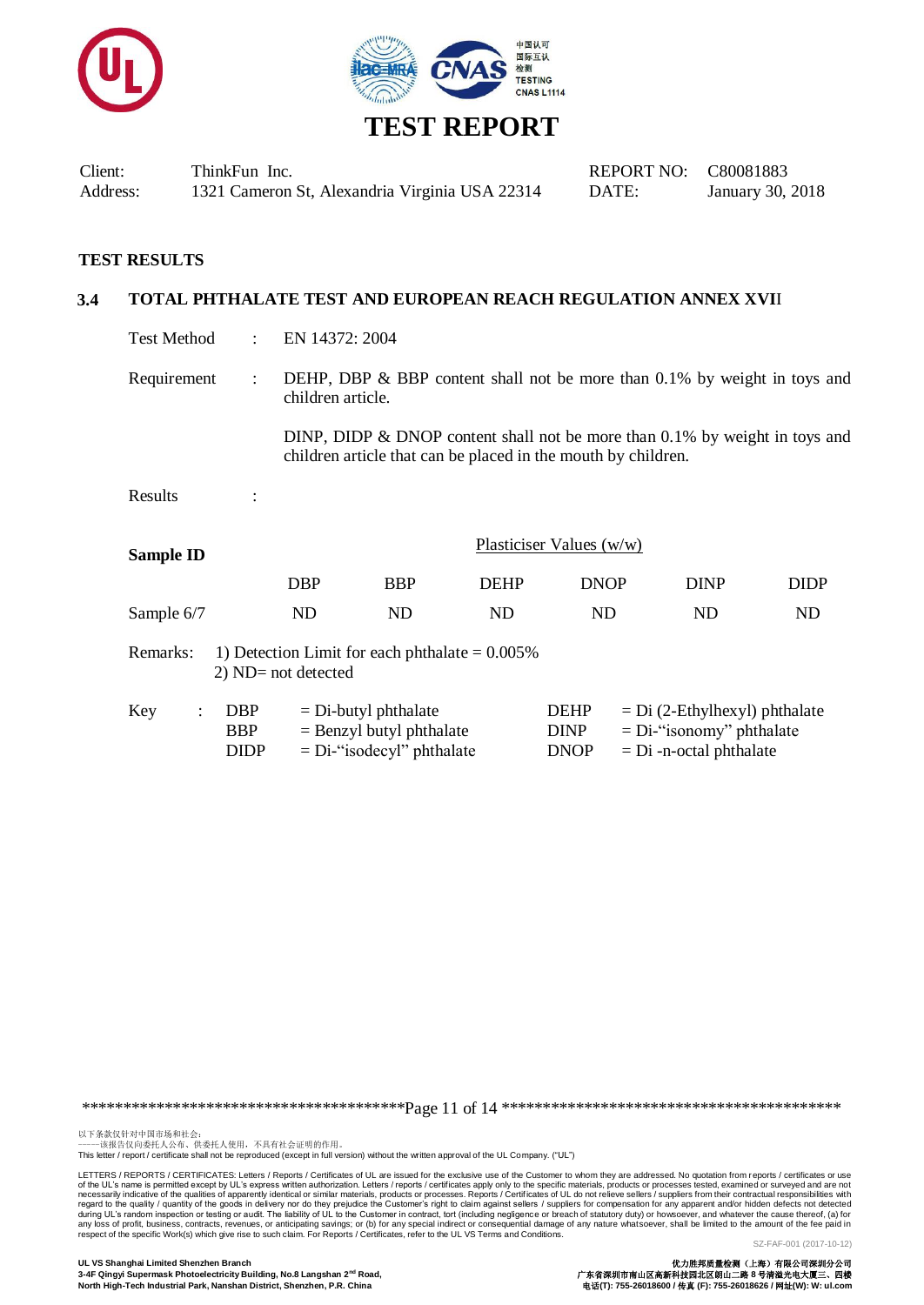



#### **TEST RESULTS**

#### **3.5 TOTAL PHTHALATE TEST WITH REFERENCE TO CALIFORNIA PROPOSITION 65 (Sacramento Superior Court 07AS04683 / Alameda Superior Court BG07350969 / RG08367601 / RG07351032 / RG08378050)**

| Test Method | CPSC-CH-C1001-09.3, Standard operating procedure for determination of<br>phthalates. |
|-------------|--------------------------------------------------------------------------------------|
| Requirement | Each of DEHP, DBP, BBP, DIDP, DnHP content shall not be more than 0.1% by<br>weight. |
| Results     |                                                                                      |

| Sample ID  |                                                                            |                                                     | Plasticiser Values (w/w)     |                     |                                                             |             |  |
|------------|----------------------------------------------------------------------------|-----------------------------------------------------|------------------------------|---------------------|-------------------------------------------------------------|-------------|--|
|            |                                                                            | <b>DBP</b>                                          | <b>BBP</b>                   | <b>DEHP</b>         | DnHP                                                        | <b>DIDP</b> |  |
| Sample 6/7 |                                                                            | ND.                                                 | <b>ND</b>                    | ND                  | ND                                                          | <b>ND</b>   |  |
| Remarks:   | 1) Detection Limit for each phthalate $= 0.005\%$<br>$2)$ ND= not detected |                                                     |                              |                     |                                                             |             |  |
| Key        | <b>DBP</b><br><b>BBP</b><br><b>DIDP</b>                                    | $=$ Dibutyl Phthalate<br>$=$ Benzyl butyl Phthalate | $= Di$ -"isodecyl" phthalate | <b>DEHP</b><br>DnHP | $= Di (2-Ethylhexyl)$ Phthalate<br>$=$ Di-n-hexyl phthalate |             |  |

\*\*\*\*\*\*\*\*\*\*\*\*\*\*\*\*\*\*\*\*\*\*\*\*\*\*\*\*\*\*\*\*\*\*\*\*\*\*\*Page 12 of 14 \*\*\*\*\*\*\*\*\*\*\*\*\*\*\*\*\*\*\*\*\*\*\*\*\*\*\*\*\*\*\*\*\*\*\*\*\*\*\*\*\*

以下条款仅针对中国市场和社会:<br>-----该报告仅向委托人公布、供委托人使用,不具有社会证明的作用。

This letter / report / certificate shall not be reproduced (except in full version) without the written approval of the UL Company. ("UL")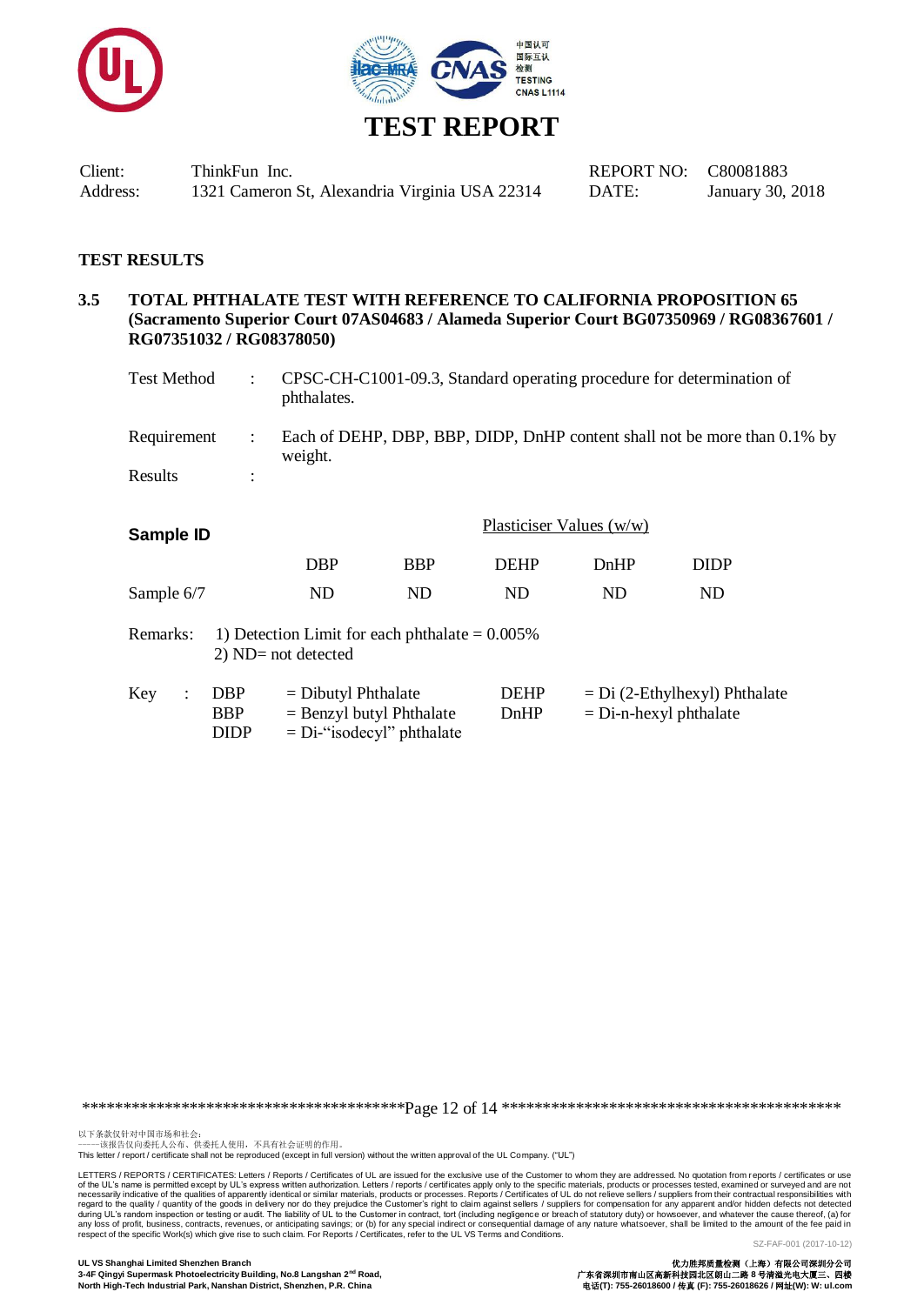



#### **TEST RESULTS**

#### **3.6 NERC (FORMERLY ORGANIZATION: CSG) MODEL LEGISLATION – TOXICS IN PACKAGING CLEARINGHOUSE (TPCH), AS REVISED DECEMBER 1998 & OCTOBER 2004 AND MICROWAVE DIGESTION AND DETECTED WITH AAS/ICP AND WET-ASHING DIGESTION AND DETECTED WITH AAS/ICP**

Results:

|          |         | Hexavalent |                   |                      | $Pb + Cd + Hg +$ |
|----------|---------|------------|-------------------|----------------------|------------------|
| Elements | Total   | Chromium   | <b>Total Lead</b> | <b>Total Mercury</b> | Cr(VI)           |
|          | Cadmium |            |                   |                      |                  |
| Limits   |         |            |                   |                      | < 100            |
| Sample 2 | < 5.0   | < 10.0     | < 10.0            | < 5.0                | $<$ 30.0         |
| Sample 3 | < 5.0   | ${<}10.0$  | < 10.0            | < 5.0                | $<$ 30.0         |
| Sample 4 | < 5.0   | <10.0      | < 10.0            | < 5.0                | $<$ 30.0         |
| Sample 5 | < 5.0   | <10.0      | < 10.0            | < 5.0                | $<$ 30.0         |
|          |         |            |                   |                      |                  |

All concentrations expressed in milligrams per kilogram "<" means "less than"

#### **3.7 HEAVY METALS REQUIREMENTS ON PACKAGING AND PACKAGING WASTE: 94/62/EC & MICROWAVE DIGESTION AND DETECTED WITH AAS/ICP AND WET-ASHING DIGESTION AND DETECTED WITH AAS/ICP**

Results:

|          |         | Hexavalent |                   |                      | $Pb + Cd + Hg +$ |
|----------|---------|------------|-------------------|----------------------|------------------|
| Elements | Total   | Chromium   | <b>Total Lead</b> | <b>Total Mercury</b> | Cr(VI)           |
|          | Cadmium |            |                   |                      |                  |
| Limits   |         |            |                   |                      | < 100            |
| Sample 2 | < 5.0   | < 10.0     | < 10.0            | < 5.0                | $<$ 30.0         |
| Sample 3 | < 5.0   | < 10.0     | < 10.0            | < 5.0                | $<$ 30.0         |
| Sample 4 | < 5.0   | < 10.0     | < 10.0            | < 5.0                | $<$ 30.0         |
| Sample 5 | < 5.0   | ${<}10.0$  | < 10.0            | < 5.0                | $<$ 30.0         |
|          |         |            |                   |                      |                  |

All concentrations expressed in milligrams per kilogram "<" means "less than"

Date(s) of test(s) conducted: January 22, 2018 to January 29, 2018

\*\*\*\*\*\*\*\*\*\*\*\*\*\*\*\*\*\*\*\*\*\*\*\*\*\*\*\*\*\*\*\*\*\*\*\*\*\*\*Page 13 of 14 \*\*\*\*\*\*\*\*\*\*\*\*\*\*\*\*\*\*\*\*\*\*\*\*\*\*\*\*\*\*\*\*\*\*\*\*\*\*\*\*\*

以下条款仅针对中国市场和社会:<br>-----该报告仅向委托人公布、供委托人使用,不具有社会证明的作用。

This letter / report / certificate shall not be reproduced (except in full version) without the written approval of the UL Company. ("UL")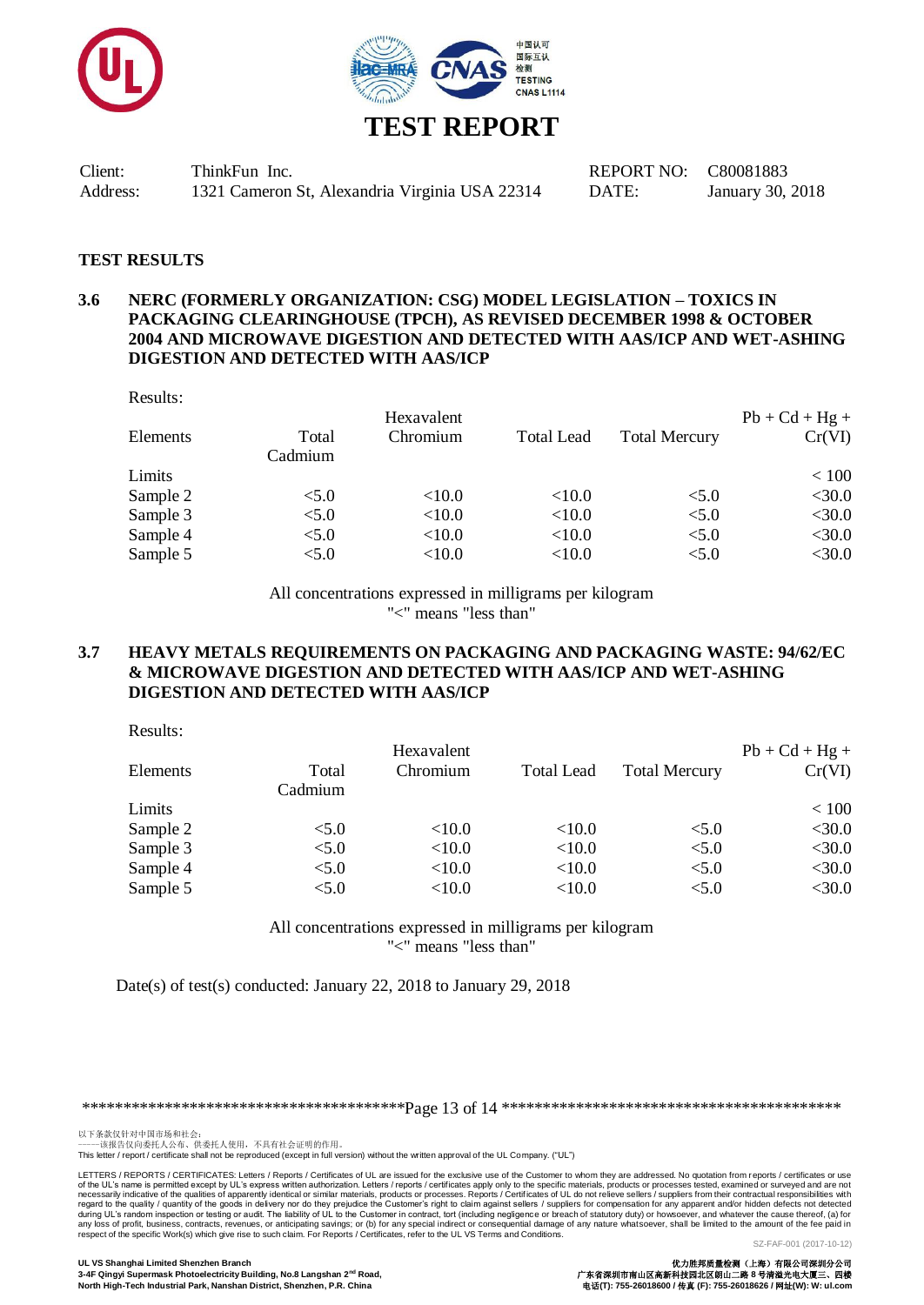



**Product Photo:**



\*\*\*\*\*\*\*\*\* THE END \*\*\*\*\*\*\*\*\*

\*\*\*\*\*\*\*\*\*\*\*\*\*\*\*\*\*\*\*\*\*\*\*\*\*\*\*\*\*\*\*\*\*\*\*\*\*\*\*Page 14 of 14 \*\*\*\*\*\*\*\*\*\*\*\*\*\*\*\*\*\*\*\*\*\*\*\*\*\*\*\*\*\*\*\*\*\*\*\*\*\*\*\*\*

以下条款仅针对中国市场和社会:<br>-----该报告仅向委托人公布、供委托人使用,不具有社会证明的作用。 This letter / report / certificate shall not be reproduced (except in full version) without the written approval of the UL Company. ("UL")

LETTERS / REPORTS / CERTIFICATES: Letters / Reports / Certificates of UL are issued for the exclusive use of the Customer to whom they are addressed. No quotation from reports / certificates or use of the UL's name is permitted except by UL's express written authorization. Letters / reports / certificates apply only to the specific materials, products or processes tested, examined or surveyed and are not are not are

**UL VS Shanghai Limited Shenzhen Branch** 优力胜邦质量检测(上海)有限公司深圳分公司 3-4F Qingyi Supermask Photoelectricity Building, No.8 Langshan 2<sup>nd</sup> Road, **North High-Tech Industrial Park, Nanshan District, Shenzhen, P.R. China** 电话**(T): 755-26018600 /** 传真 **(F): 755-26018626 /** 网址**(W): W: ul.com**